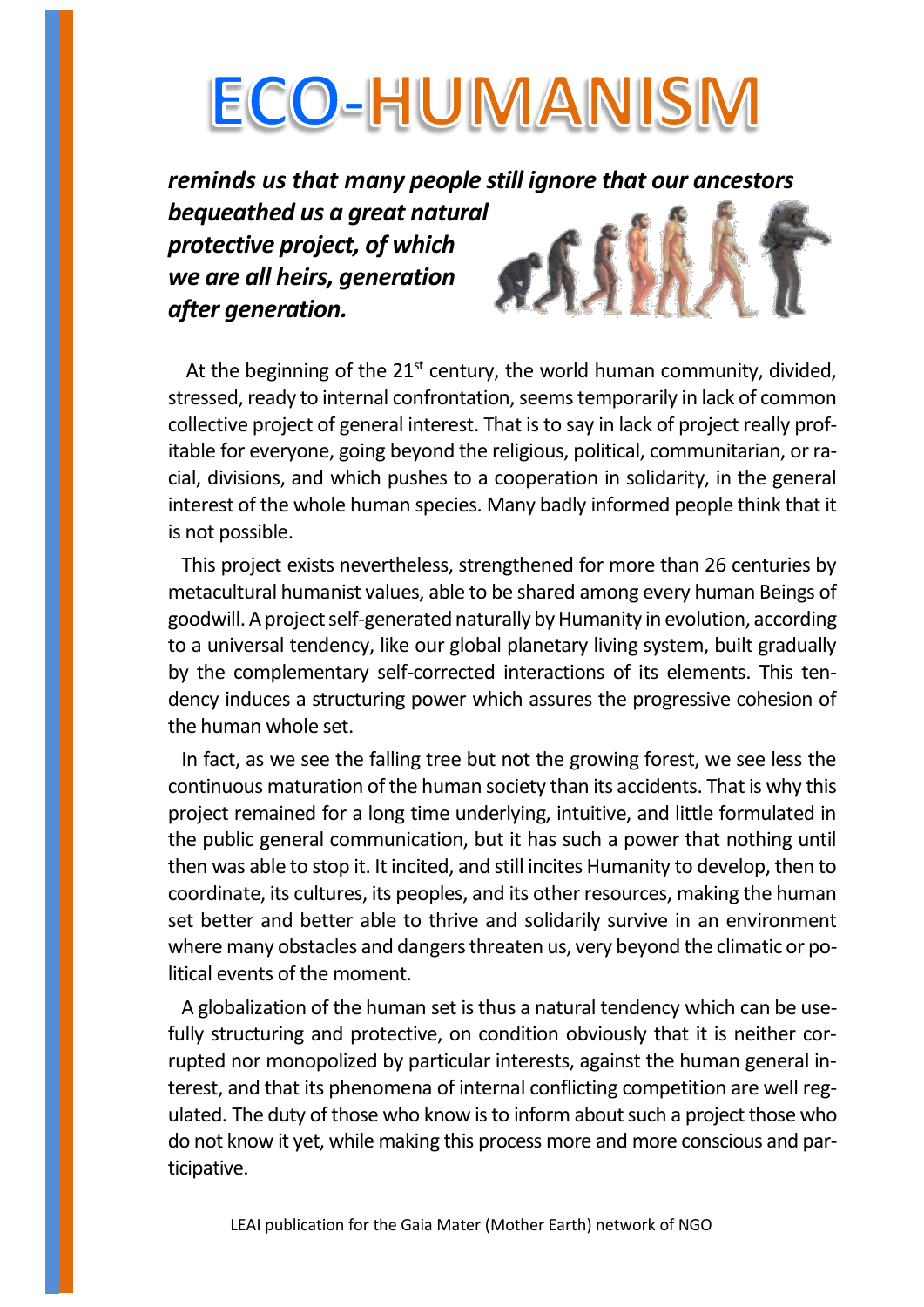

 Because resulting from the permanent interactions of every powers of our human society, the quality of this project depends on the constructive contributions of the most possible number of human Beings. It is based on the synergy and on the intelligent dynamics of the biggest possible human community.

For centuries, great thinkers of different origins have brought their contributions in it, improving the possibilities of choices of Humanity to thrive in its environment and in its society. Some international conventions, voted by the UN General Assembly, partly resumed its spirit. Unfortunately, the UN has no (or no longer) structure and enough effective means to make them really known and implemented.

 To compensate for this temporary deficiency of institutionalized political effectiveness, the world civil society must take the relay, without borders.

 Because this project-heritage, carrying hope, which belongs to everybody, can be shared and improved among as much human Beings as possible, thanks to the progress of modern communication means, with the relay of organizations of goodwill.

 Its contemporary formalizing is called **Eco-Humanism**. But its contents are more important than its naming. Humanism is one of the most ancient historic metacultural expressions, among which its last major formulation, Eco-humanism, places effectively the human fact in its environment and in its societal framework, while making Humanity more and more aware of the proactive evolutionary project which it develops naturally to assure its survival and its progress, very beyond our disrupted current time, but able of correcting it.

 There is a lot of pleasure, good relations, advantages, to get from such a commitment, which associates in harmony the individual interest and the collective interest. Let us continue to carry out altogether OUR project, while protecting us however from false humanisms, in particular "liberals", with which manipulators dress their operations, while ignoring hypocritically that an abuse or excess of freedom is as much fatal for the societal cohesion as an insufficiency of freedom.

 The worrisome generalized conflictiveness of the moment is a sad consequence of it ; what justifies even more the implementation of a great unifying collective project, capable of correcting all that.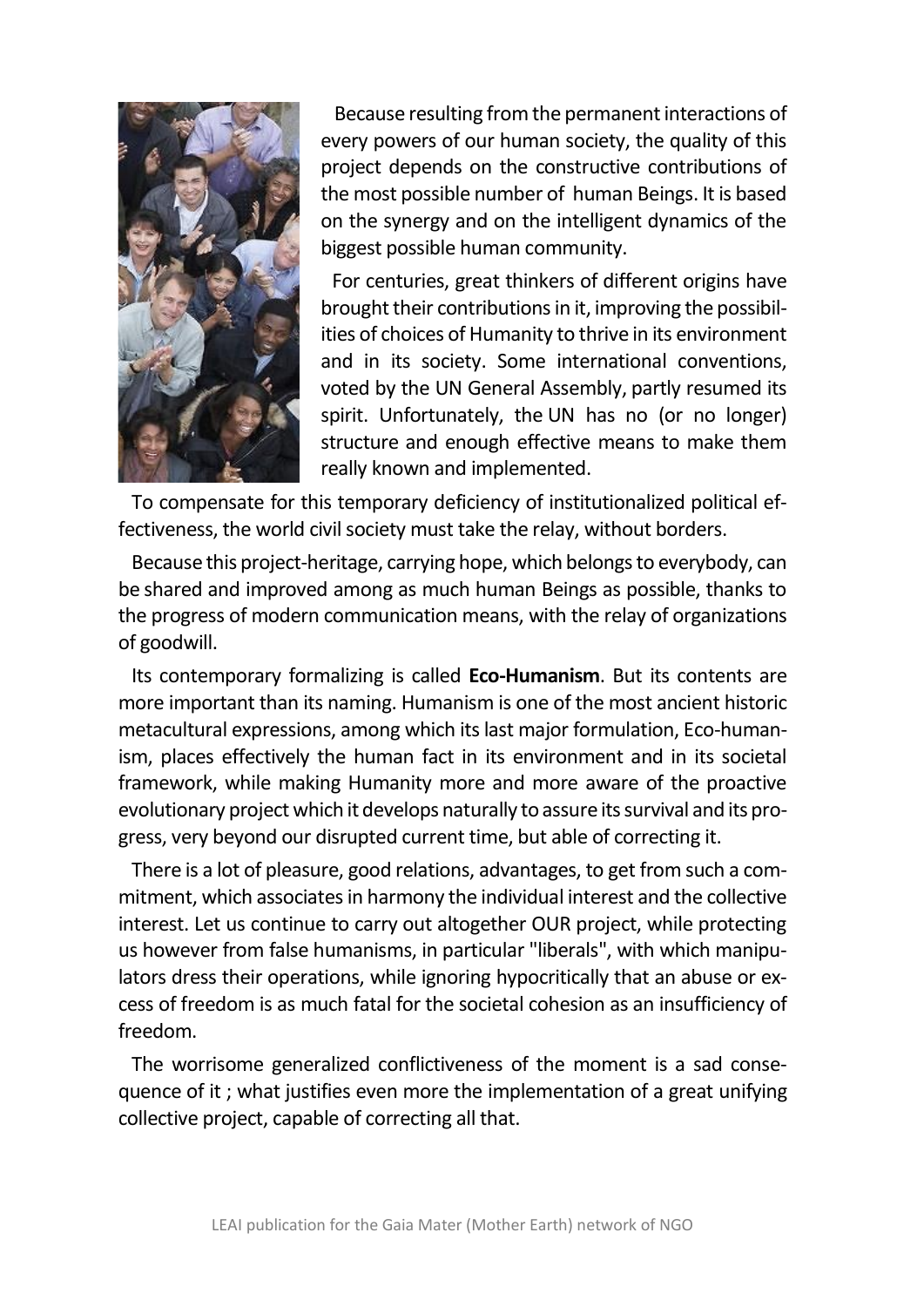*The essence of eco-humanism is summarized in 2 major charters:*

### *1. FUNDAMENTAL CHARTER of the Protective Societal Principles*

**Preamble.** Humanity is the intelligently organized whole set of the human species. It *self-determines according to its own will and to its general interest. It strengthens in a solidarian community federating all its strengths, where no part harms to the whole set, and where every part contributes to the well-balanced strengthening of the whole set. The necessities of its protection in its environment and in its society, integrated into its laws, justify the preservation of its cohesion, and oblige all its parts. In these conditions, federative universal principles are the basis of its rules and its models, and give them a sense, by insisting particularly on the intra-societal values most useful for its cohesion, such as respect, justice, sharing, solidarity, permanent self-correction. So :*

• The duty of each human Being is to contribute permanently to the survival and to the happiness of Humanity, and thus to the optimization of its development, by its organization, its information, its resiliency, and its good reactivity, implying to

● Protect at the maximum and first and foremost Humanity, united in its diversity, of which every member is equal to the others in rights and in duties, and free of its own beliefs, of which the expression must not however go against the human general interest, particularly by corruption, perversion, or conflict, in the human development (\*).

● Know as well as possible the beings, things, and strengths, of all the environment, adapt to it permanently ; free and educate the human thought to manage at best appearance and uncertainty ; prevent, correct, and punish any corruption of information.

• Manage well the environment in which and by which Humanity develops, without exhausting there or destroy, except for major necessity of general interest, the resources and biotopes.

• Respect and enforce everywhere, locally and globally, the limits of development allowing the best possible societo-environmental interactions, without demographic or technological excess ; optimize health and safety in every human structure.

● Favor the improvement, the preservation, and the transmission of Humanity's heritage for the benefit of the current and future generations ; develop with caution and determination knowledge and tool.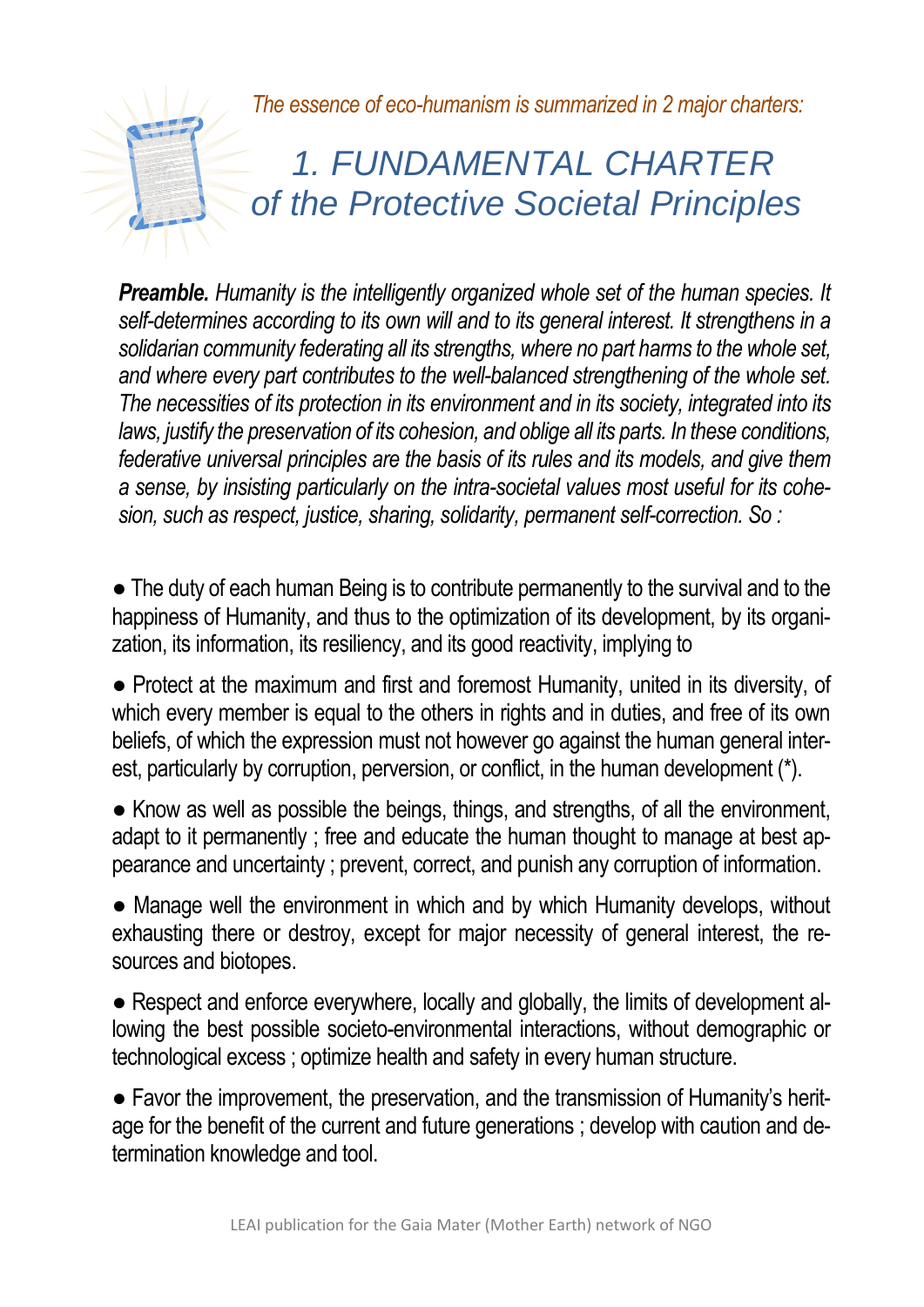● Do so that any agent, natural or artificial, human or non-human, which puts in danger Humanity, is prevented, or else destroyed, by all possible means, and prevent the human Being or whole from being subjected to anything causing his enslavement, or falsifying his most beneficial evolution ; protect the natural human integrity.

• Live free, united, and responsible, among other free, united, and responsible human Beings, exchange with them as much sympathy and mutual help as possible ; self-structure, and help children to get structured, for living as well as possible in the human society, where a not legitimately deserved citizenship can be suspended or cancelled ; give always the best example ; optimize the quality of education and information of everybody.

● Deserve to be respected, and respect reciprocally others ; have the right to error in counterpart of the duty to self-correct, to repair, and to deserve trust ; do everything so that nobody, neither noxious nor at fault against the human society, or rehabilitated, feels sickness of living in it.

• Share fairly the public resources, and those of collective usefulness, among all the federated human Beings and groups ; organize among all them the best cooperation ; prevent and punish in the strongest and the



most dissuasive way any anti-human predation and perversion, abuse of sharing, and alienation by obligation or excessive debt ; subordinate the having to the being.

• Contribute at best to the public resources ; prevent and punish any cornering, deceit, abuse, perversion, of the public authority and means, as well as any excessive, abusive, and\or illegal private means of wealth.

• Get organized and organize the human society by protecting firstly the general interest; neither bear nor make bear any authority, power, constraint, behavior, going against that : fight at the maximum any illegitimate aggression and threat, by mobilizing all adequate capacities of defense of oneself and of the community ; forbid any coercive organization of private interest, and any economic parasitism.

• Prevent any organization of powers, not modifiable in due time by direct reaction of a citizen majority, and any armed force opposed to the human general interest ; provide the public governance by drawing lots of capacified volunteers ; contribute to the conception and to the enforcement of laws as long as they do not go either against the human general interest, or against the linked fundamental rights and duties ; govern by arbitrational rather than by arbitrary.

 (\*) Annex clause : freedom of conscience and personal beliefs must be guaranteed, but however not against the superior general interest of human society, what implies in particular that any behavioral model, religion, dogma, which excepted the cases of justifiable reaction in defense of Humanity and its fundamental rights, has for consequence a violence between human Beings, their endangerment, or a social conflict, by its principles or its practice, is strictly forbidden and made non-transmissible.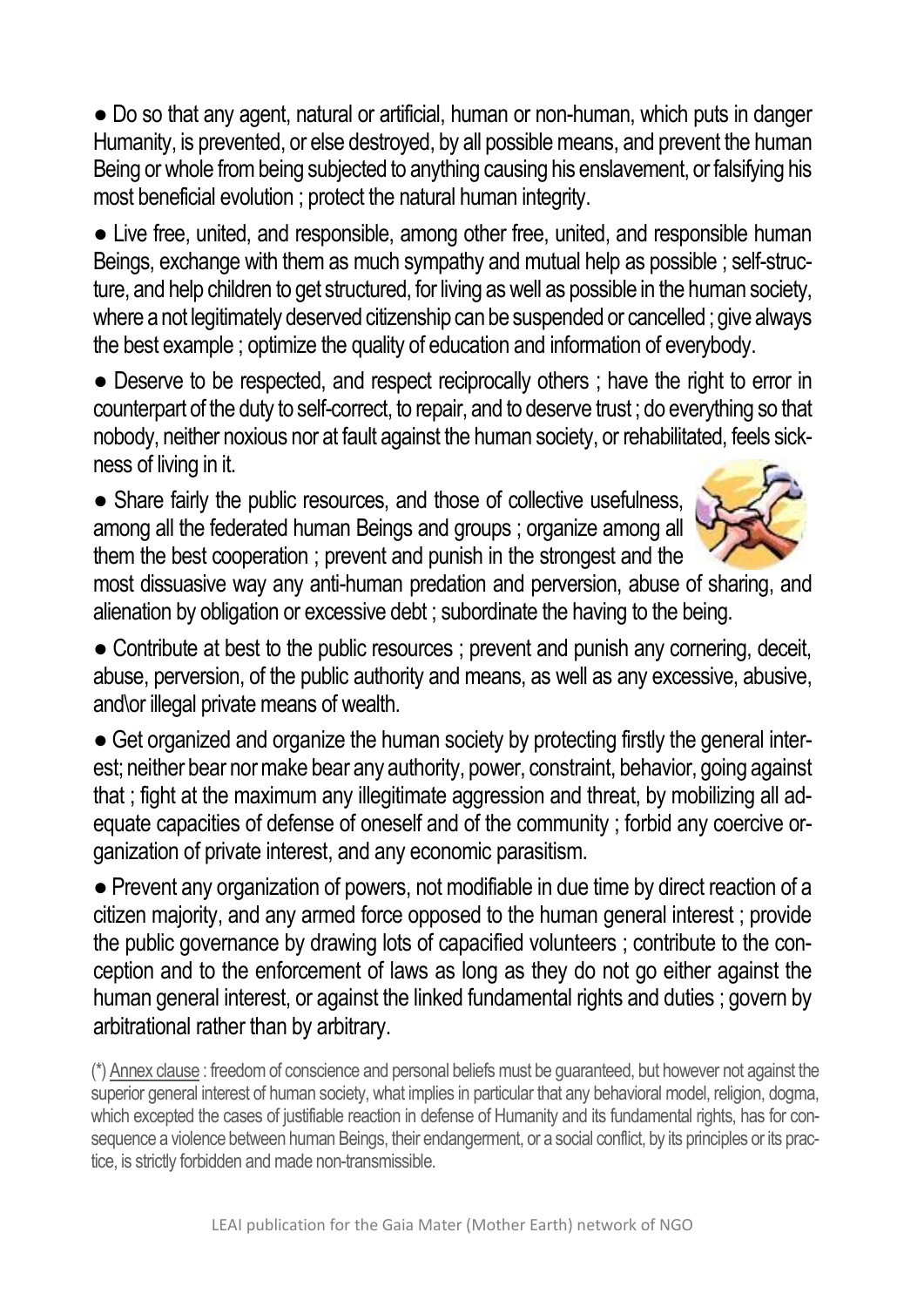#### **2. COMPLEMENTARY CHARTER OF PROTECTION OF ENVIRONNEMENT AND OF FRAME OF LIFE**

*insertable in the constitutional and legislative corpus of any interested country or union of countries, after the political legitimate representation has discussed and adapted the most appropriate formulation of it.*

**Preamble.** Every human community must be conscious and responsible of its acts towards the present and future generations, knowing that the modern human demography and activity can impact strongly the balance of the environment and the quality of the biotope which conditions the life in it. Because the action of the some can have consequences for the others, each one must be responsibilized in it.

 Every human community thus has to get organized and to cooperate in order to manage the common biotope in the most profitable conditions for the general interest, by limiting in it the impact of its activity, and by reacting effectively and conveniently to all which can threaten the balances and the symbioses useful for the best common development.

 The general interest is the superior collective interest allying the global, legitimate, and impartial, interest, with all the particular interests which do not oppose it, and which protect and favor the whole set, while preserving its cohesion.

In accordance with these necessities, is agreed what follows :

• The global biotope and its physical support, with all which favors their balance, and all the resources which are available there, must be protected as belonging to the collective natural heritage of all the resident Humanity. Anonymity in massive disposition of natural and/or societal resources is prohibited.

• The development of any human activity in this environment must be organized and driven in ecological, ethical, and demographic limits, based on the human general interest, and on the good sharing of resources which it implies. This development must be reasonably limited and conditioned by principles of prevention, precaution, and sanction.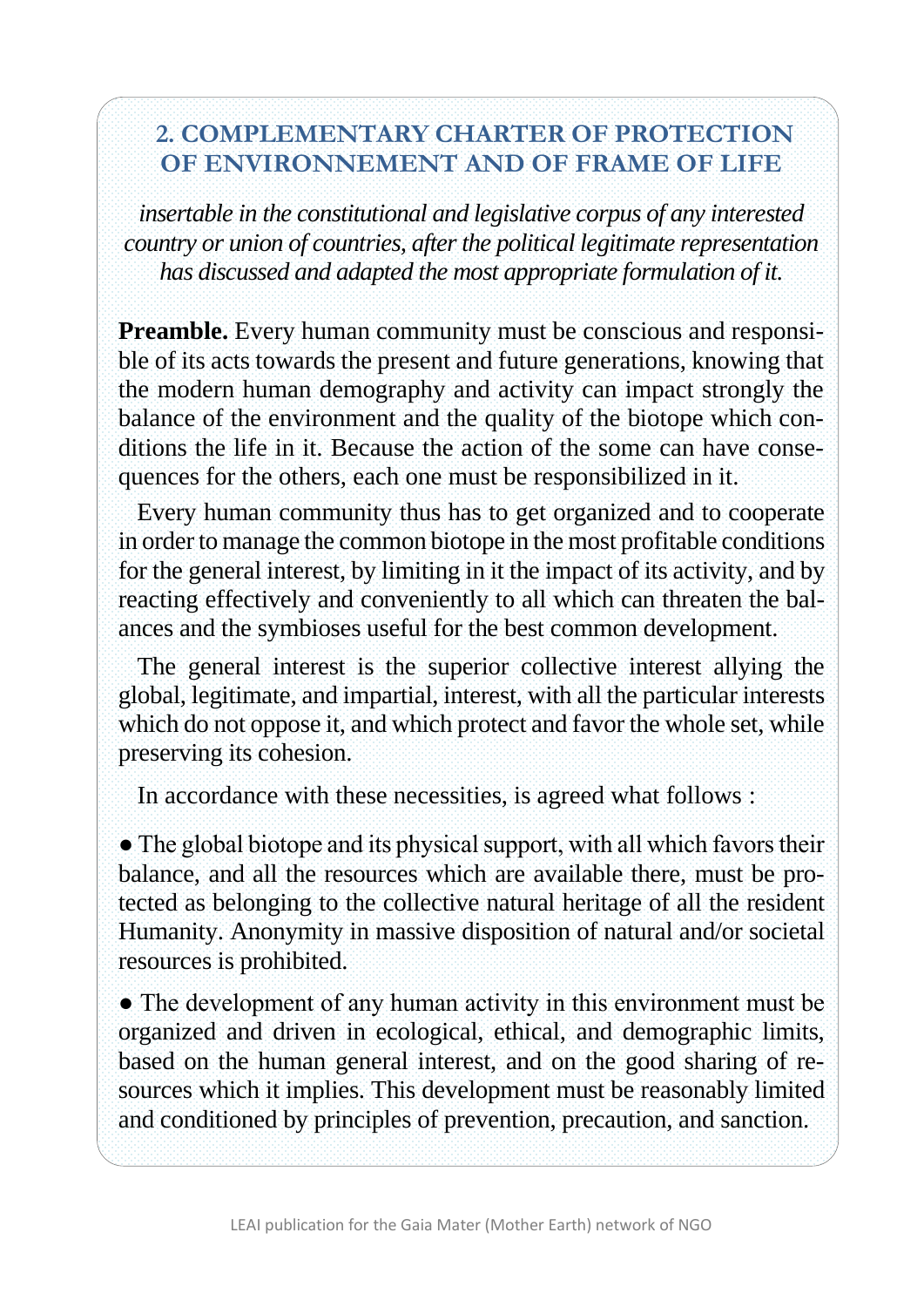• The best resource management requires their fair and well-balanced sharing, on all territories, between all the concerned communities, and in every community. The private hoarding or the abuse of all or part of the collective resources of public interest, is forbidden and sanctionable.

● Everyone must participate in the environmental protection and in the balance of the biotope, and must not cause any harmful effect in it. In return, public authorities have to help everyone to live healthily in a secure environment, and have to favor in it a balance as fulfilling as possible for all, in a demography adjusted at best, locally and globally.

● Public authorities, at every concerned level, must implement all the necessary means for the information, the education, and the correction, of individuals and communities, regarding development, protection of the environment and of the human species, and resource management.

• In every community, and up to the world highest level, information, education, and law, must determine the choices, behavior, and limits, which allow to improve the environmental and societal impact of the human activity. The law determines the conditions of hindrance and repair in which any infringement on the balance, and on the quality of the environment and life, must be managed.

● At all collective levels, the scientific research and the technological application have to light and respect the ethical and political choices, not opposite to the human general interest, legitimately expressed in the fields of development, environmental protection, quality of life, balance of the biotope, and more widely societoenvironmental symbiosis. Laws and regulations establish with a faculty of permanent updating the forms and the conditions of this expression, in the spirit and in the form of the most direct possible participative democracy.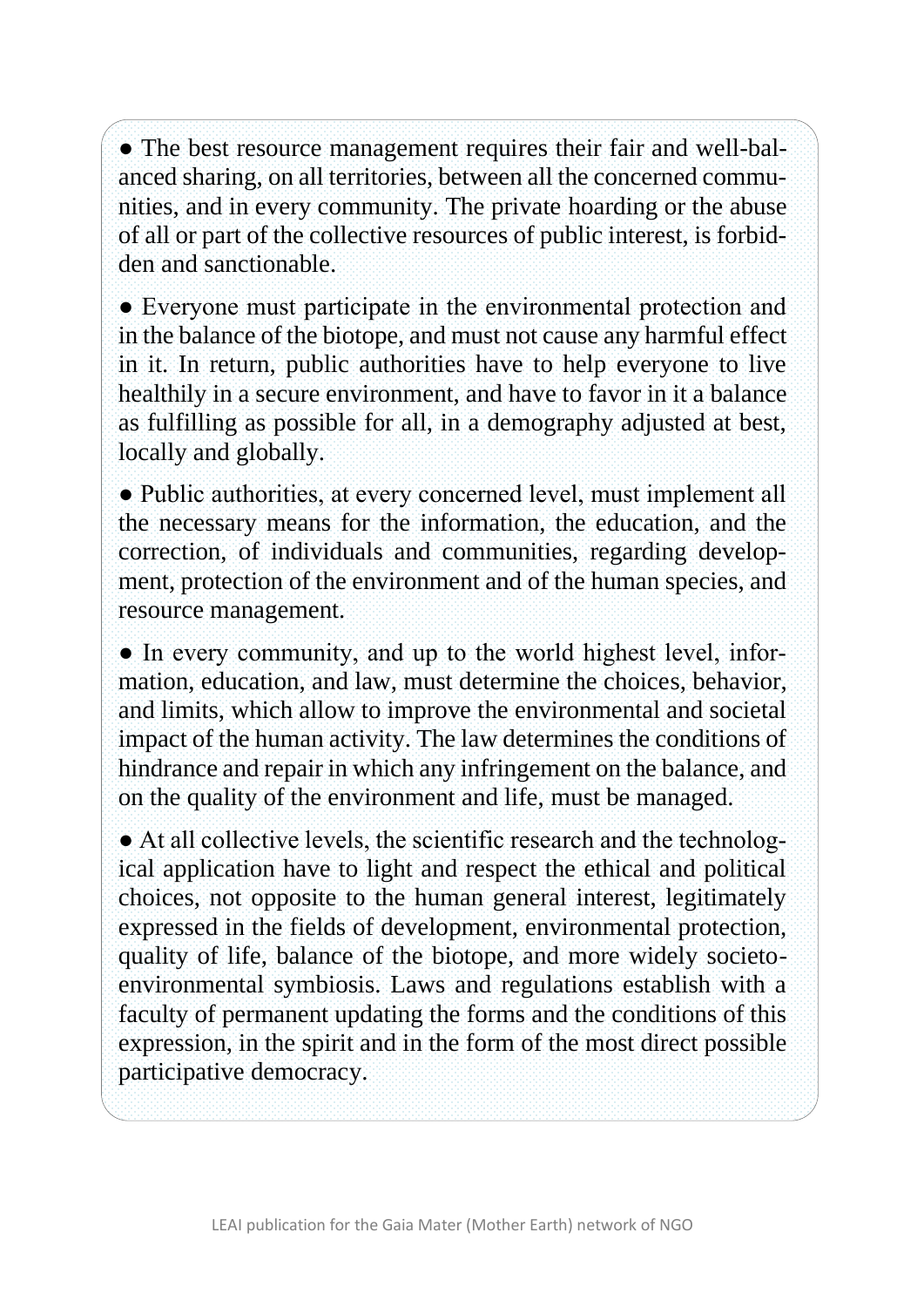

## **Eco-humanism protects the self-sovereignty of peoples**



 Any form of illegitimate domination, imposed on all or part of a human societal whole set, is opposed to the ecohumanist principle of a balanced and legitimate self-structuring of this whole set. And this runs counter to a major eco-humanist political objective, which is the construction of the best possible human living-together.

 In organizational matters, correcting this implies, up to the global level, a combined effort of relational education (emphasizing civism and social respect), of political organization (with direct democracy and priority popular legitimacy),

and of civilizational structuring (in effectively arbitral, and subsidiarized, federation).

 In operational matters, this also means having, in each independent set, an armed militian protective force, non-professional and internationally coordinated, supplemented by a citizen force (e.g. sY) of immunization against anti-societal toxic agents.

 This because each nation (or federated community, or ethno-cultural group) not at fault and not harmful to the general human interest, has the right to the respect and to the defense of its territorial, socio-cultural, and economic integrity. That al-

lows it, if necessary, to fight what and those in action to destroy it and which work to destroy it.

 This legitimate societal self-defense is neither negotiable nor relativisable. The fact of harming illegitimately one or more peoples is not excusable by any pretext, or allegation, even of force majeure. Any offender must be condemnable for it without opposing through a dilatory quibbling, pretexting particularly ignorance.

 Those who create and/or aggravate suffering, spolation, and/or destruction of non-faulty human Beings or groups



are unforgivable criminals who must be treated with the utmost severity, and all victims of these criminals have the natural and imprescriptible right to self-defend against them and to obtain reparation from them, by all means, including, in case of public failure or inefficiency, by citizen self-defence structures.